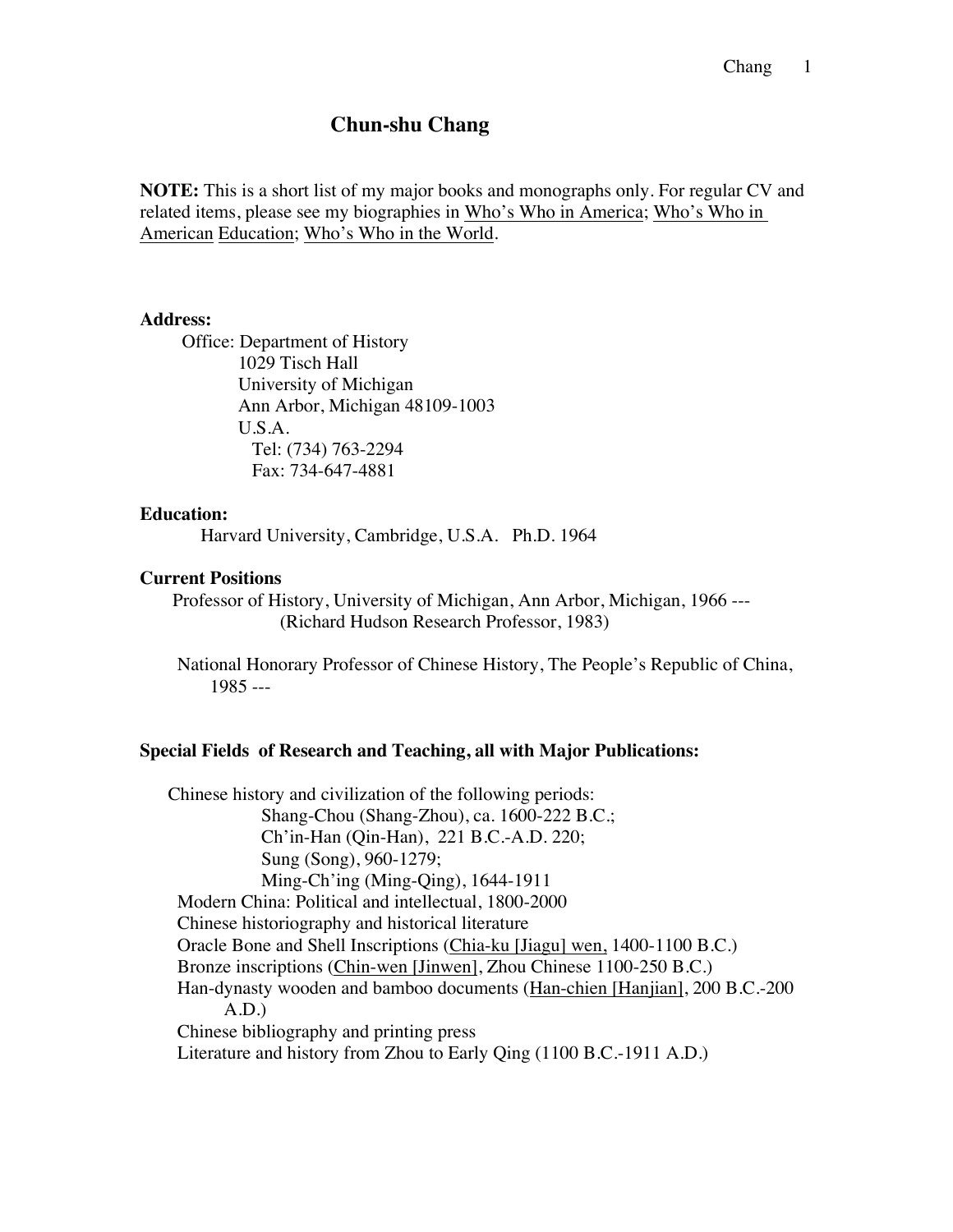# **Chun-shu Chang : Selected Publications**

# **1. Books**:

 *The Rise of the Chinese Empire, I: Nation, State, and Imperialism in Early China, ca. 1600 B.C.-A.D. 8.*

 Ann Arbor, MI: The University of Michigan Press, 2007 ((**2008 University Press Award for the Best Published Work in the Prior Two Calendar Years))**

 *The Rise of the Chinese Empire, II: Frontier, Immigration, and Empire in Han China, 130 B.C.-A.D.157.*

 Ann Arbor, MI: The University of Michigan Press, 2007. (**(2008 University Press Book Award))**

 *Ming-Qing shidai zhi shehui jingji jubian yu xin wenhua* (Socio-economic Revolution and "New Culture" in Ming-Qing China, 1550-1700). Shanghai: Guji chuban she, 2008/9. With Loh Hsueh-lun [Shelley Hsueh lun Chang]. (Written in simplified Chinese)

- *Kuo-shih, Kuo-hsueh, Kuo-chia* (Guoshi, Guoxue, yu Guojia; Chinese History, Chinese Studies, and Chinese Nationalism, 1898-1931) Taipei: Chung-hua chien-tu, 2006. Revised 2011. (Written in Classical Chinese); Beijing: Tsinghua University, simplified Chinese version, 2010. New ed. with a new preface, 2013.
- *Crisis and Transformation in Seventeenth-Century China: Society, Culture, and Modernity.* With Shelley Hsueh-lun Chang. Ann Arbor, Michigan: The University of Michigan Press, 1992 (c1991). New paperback ed., 1998. **((** CHOICE **Outstanding Academic Title of the Year ))**
- *Redefining History: Ghosts, Spirits, and Human Society in P'u Sung's World, 1640-1715*. With Shelley Hsueh-lun Chang. Ann Arbor, Michigan: The University of Michigan Press, 1998 (c 1997).
- *Theater and State in Seventeenth-Century China.* With Shelley Chang. Ann Arbor, MI: 1999-2000. Enlarged and revised ed., 2012.

 *Han-chien yu Han-chien te shih-chieh* (The World of Han China in the Han Wooden and Bamboo Documents, ca. 110 B.C.-200 A.D.). Taipei, 1998. (Written in modern Chinese)

*Chung-kuo chin-shih chih jen-wu ssu-hsing yu wen-hua ching-shen* (The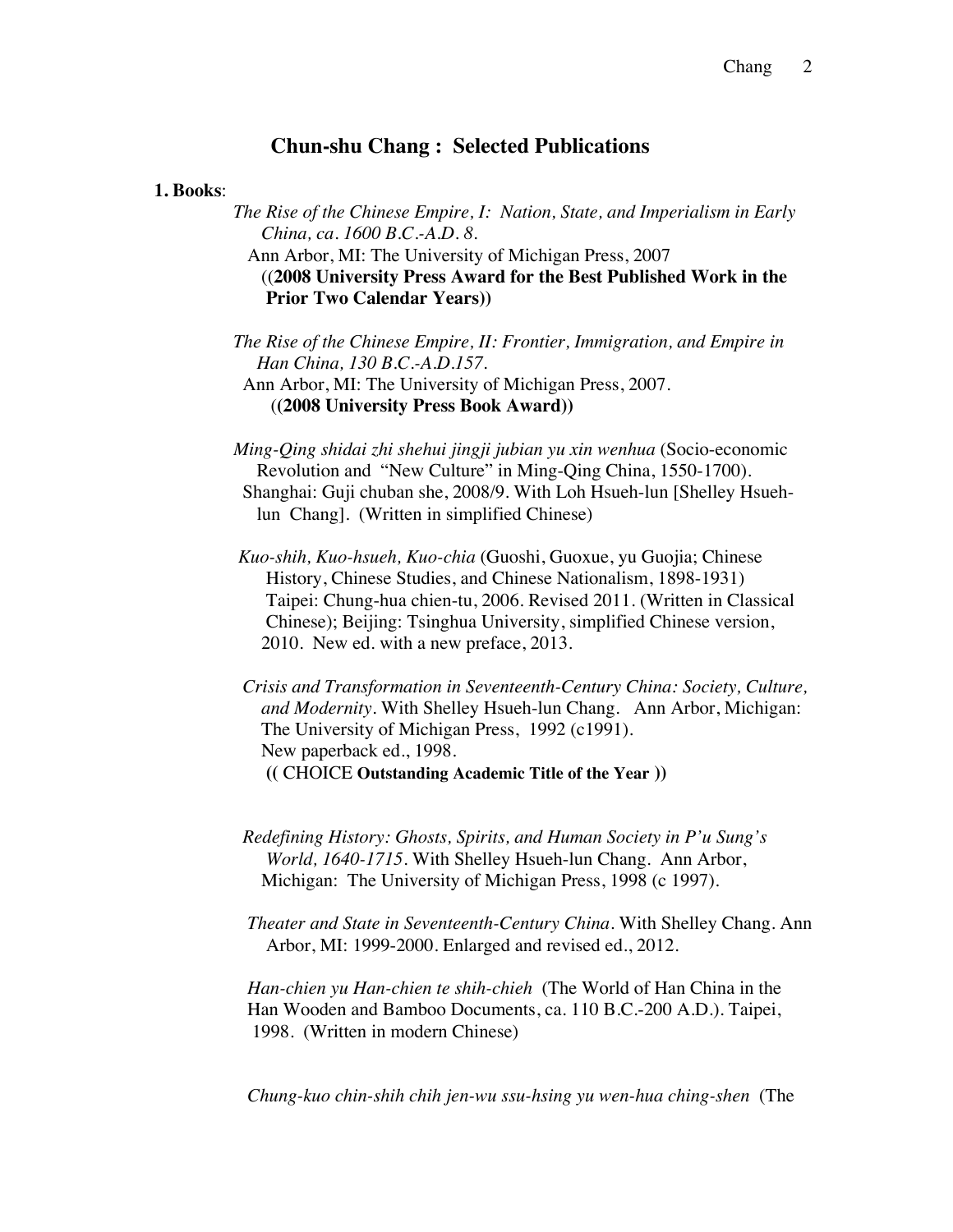Intellectuals and Their Cultural World in Early Modern China, 960- 1800 A.D.). Taipei, 1998. (Written in Chinese)

 *South China in the Twelfth Century.* Hong Kong, 1981; Seattle, WA: 1982. (256 pages). Commissioned by Harvard-Yenching Institute, Harvard University. **((Warner G. Rice Humanities Award))**

 *Two Studies in Chinese Literature*. Editor and contributor. Ann Arbor, Michigan, 1968. ( Hsu Hsia-k'o; Yuan Opera)

 *The Making of China: Main Themes in Premodern Chinese History.* Englewood Cliffs, New Jersey. 1969 (1st ed.),1975 (2nd ed.), 2000 (with additions),  $3^{rd}$  ed. (2014). New enlarged ed., 2015: *The Making of China: Main Themes in Chinese History.* 530 pages.

 *Premodern China: A Bibliographical Introduction* . Ann Arbor, Michigan, 1971; fourth printing with minor changes, 1977.

*Han-tai pien-chiang shih lun-chi* (Studies in Han Frontier History, 121 B.C.-A.D.105). Taipei, 1975; third printing. (Written in Chinese)

 *Ch'in Shih-huang hsin-chuan* (A New Biography of Ch'in Shih huang, 260-210 B.C.) (Written in Chinese; a new critical examination of the life and career of the First Emperor.) 1st ed. 1985; new rev. ed.

 *Chung-kuo ku-tai te she-shen* (The God of Soil in Ancient China), Taipei, 1956, rev. ed. 1957. (Written in Chinese; on religion in ancient China, 1100-221 B.C.)

## **2. Monographs:**

 *The Han Colonists and Their Settlements on the Chu-yen Frontier* (121 B.C.- A.D.105). Ann Arbor, 1966.

- *War and Peace with the Hsiungnu in Early Han China: The Hsiungnu Challenge and the Origins of Han Wu-ti's Military Expansion, 200-133 B.C.* Ann Arbor, 1979.
- *Ch'in-Han Shih ssu-lu k'ao-ch'a ts'an-k'ao tzu-liao* ( Essays on the History of Northwest China in Han Times [ ca. 200 B.C.-A.D. 200]). 2 Volumes. Lanzhou, China, 1982. (Written in Chinese)
- *Han-tai ssu-ch'ou chih-lu te k'ai-t'o yu fa-chan* (The Opening and Development of the Silk Road in Han Times [121-90 B.C.]). Taipei, 1985. (Written in Chinese)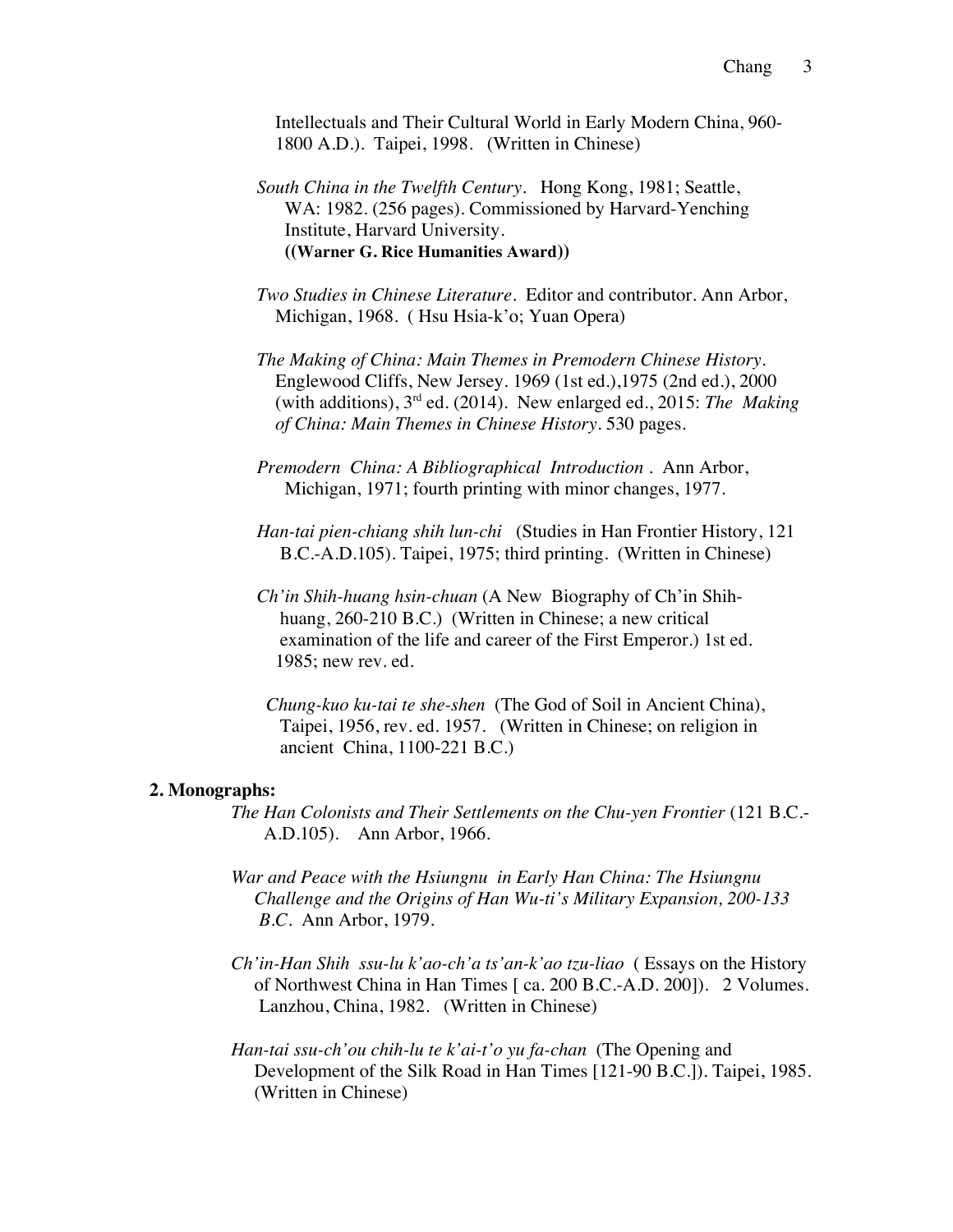*Han-chien te fa-hsien yu cheng-li* (The Discovery and Studies of Han dynasty Wooden and Bamboo Documents). Taipei, 1987. (Written in Chinese; on the discovery and current state of research of the 60,000 documents on wood and bamboo of the Han period, 202 B.C.-220 A.D.)

# **3. Major or Leading Entries and Essays in Major Encyclopedias** :

- Encyclopedia of Historians and Historical Writing ed. Kelly Boyd. 2 vols. London: Fitzroy Dearborn, 1998-1199.
- Global Encyclopedia of Historical Writing, ed. D.R. Wolf and others. 2 vols. New York: Garland 1998.
- Bibliographie des Sung (Sung Bibliography), ed. Etienne Balazs and Yves Hervouet. New York: Columbia Press 1978; Hong Kong: The Chinese University Press, 1977-8.
- The Indiana Companion to Traditional Chinese Literature, ed. William H. Nienhauser, Jr. and others. Bloomington: Indiana University Press, 1986.
- Revenue bibliographique de Sinologie, Paris and La Haye: Ecole Pratique des Hautes Estudes and Mouton, 1971 --

### **4. Literary and Art Works**:

- *Wei-ch'ing shih-chi* (A Collection of Classical Chinese Poems from the Wei ch'ing Studio). A hand-written collection of my poems in classical style written from 1970 to 2007, mostly on historical events and figures and modern historians.
- *Mi-hsi-ken ta-hsueh chih Chung-kuo yen-chiu* (Chinese Studies at the University of Michigan since 1880). Ann Arbor, 1978. (A brief history of Chinese studies at Michigan from 1880 to 1978, written in Chinese, as a handbook for Chinese readers for the Center for Chinese Studies of the University of Michigan in 1978, for fundraising in Taiwan and Hong Kong.)
- The Language of Art: An Exhibition of Chinese Calligraphy by Chun-shu Chang, November 4-December 20, 2003. Art Gallery One, Ann Arbor, Michigan.

#### **5. Articles and Essays:**

Over 75, written in English and in Chinese. Omitted.

**6. Book Reviews, Occasional Essays, and Conference Papers:** Over 155, written in English and in Chinese. Omitted.

# **7. Current Writing and Scholarship:**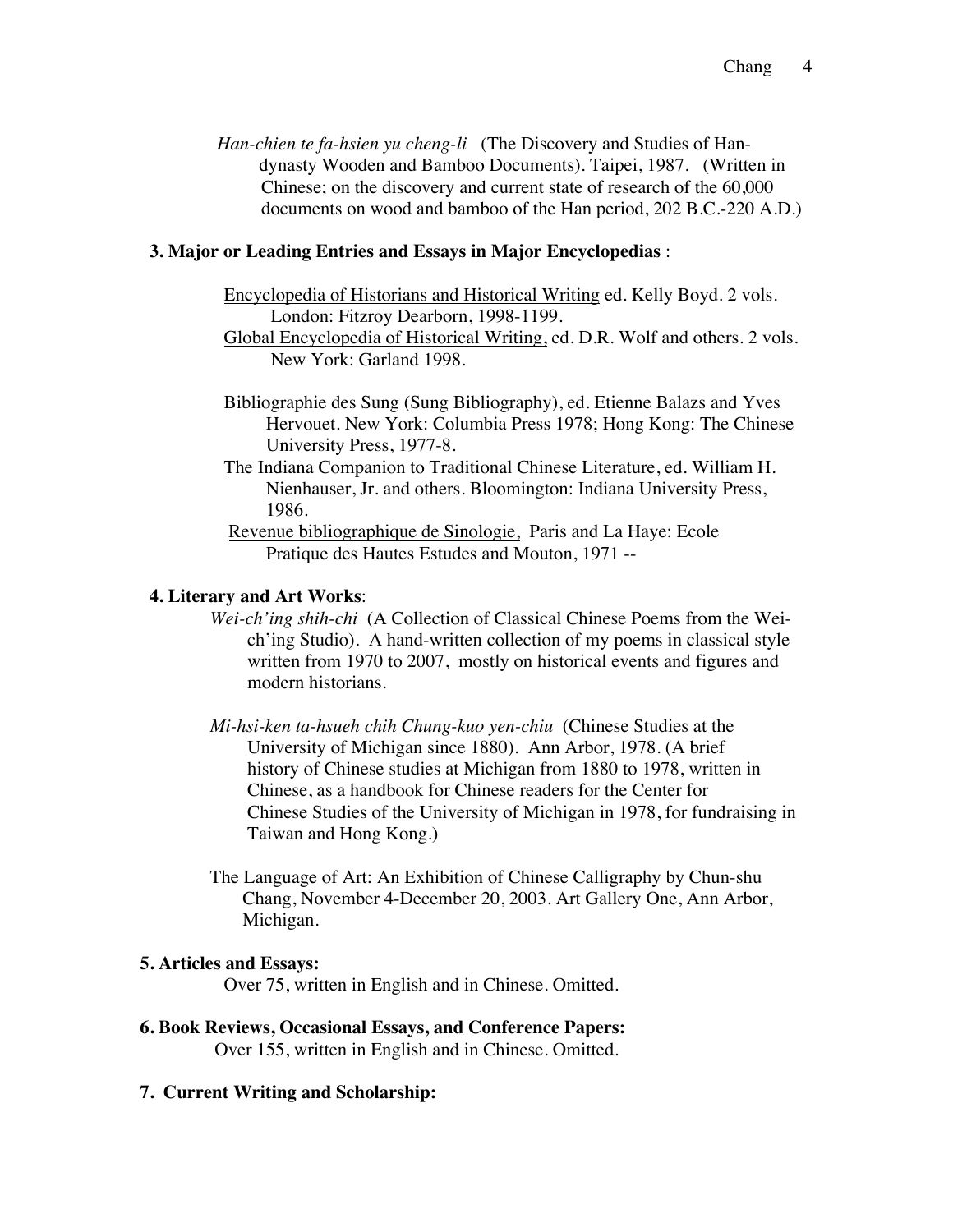# CHUN-SHU CHANG  **Current Research and Writing**

# **Research Project: The Chinese Empire: History and Civilization**

**For years** I have been writing a set of nine new monographs in eleven volumes reinterpreting the culture and history of the Chinese Empire from ca. 1600 B. C. to the twentieth century based on modern historical and cultural theories and newly discovered ancient texts and archeological finds. Of the ten books, five have already been published, with another one forthcoming:

- 1. The Rise of the Chinese Empire, **I**: Nation, State, and Imperialism in Early China, ca. 1600 B.C.-A.D.8. (2007; 506 pages, 12 color plates)
- 2. The Rise of the Chinese Empire, **II**: Frontier, Immigration, and Empire in Han China, 130 B.C.-157 A.D. (2007; 352 pages, 12 color plates)
- (3. The Rise of the Chinese Empire **III**: The Age of Empire: China, ca. 2000 B.C. -316 A.D. 2 volumes: **I, II**. Forthcoming)
- 4. South China in the Twelfth Century. (1981, 1982; 256 pages)
- 5. Crisis and Transformation in Seventeenth-Century China: Society, Culture, and Modernity, 1611-1680. ( With Shelley Chang, 1992, 1998 paperback: 452+x pages)
- 6. Redefining History: Ghosts, Spirits, and Human Society in P'u Sung-ling's World, 1640-1715. (With Shelley Chang, 1998; 358+xi pages)

**The four** remaining monographs are in six volumes:

- 1.A. The Chinese Empire in Transition and Transformation, **I**: One Nation, One Land, and One Empire in Six Dynasties China,166-589 A.D.
- 1.B. The Chinese Empire in Transition and Transformation, **II**: The New Multiethnic and Cosmopolitan Empire in Sui-Tang China, 589-907 A.D.
- 2. Ship, Trade, and Nation in Early Modern China, 907-1435 A.D. (This volume is a complement to book #4 above; third draft under revision.) Part I: 2015.
- 3.A. The Glory and Fall of the Chinese Empire, **I**: The Call of History: Nation, Culture, and Empire in Eighteenth-Century China, 1683-1799 A.D.
- 3.B. The Glory and Fall of the Chinese Empire, **II**: From Scholarship to Statesmanship: The Intellectuals and Their Political World in Modern China, 1800-2000.